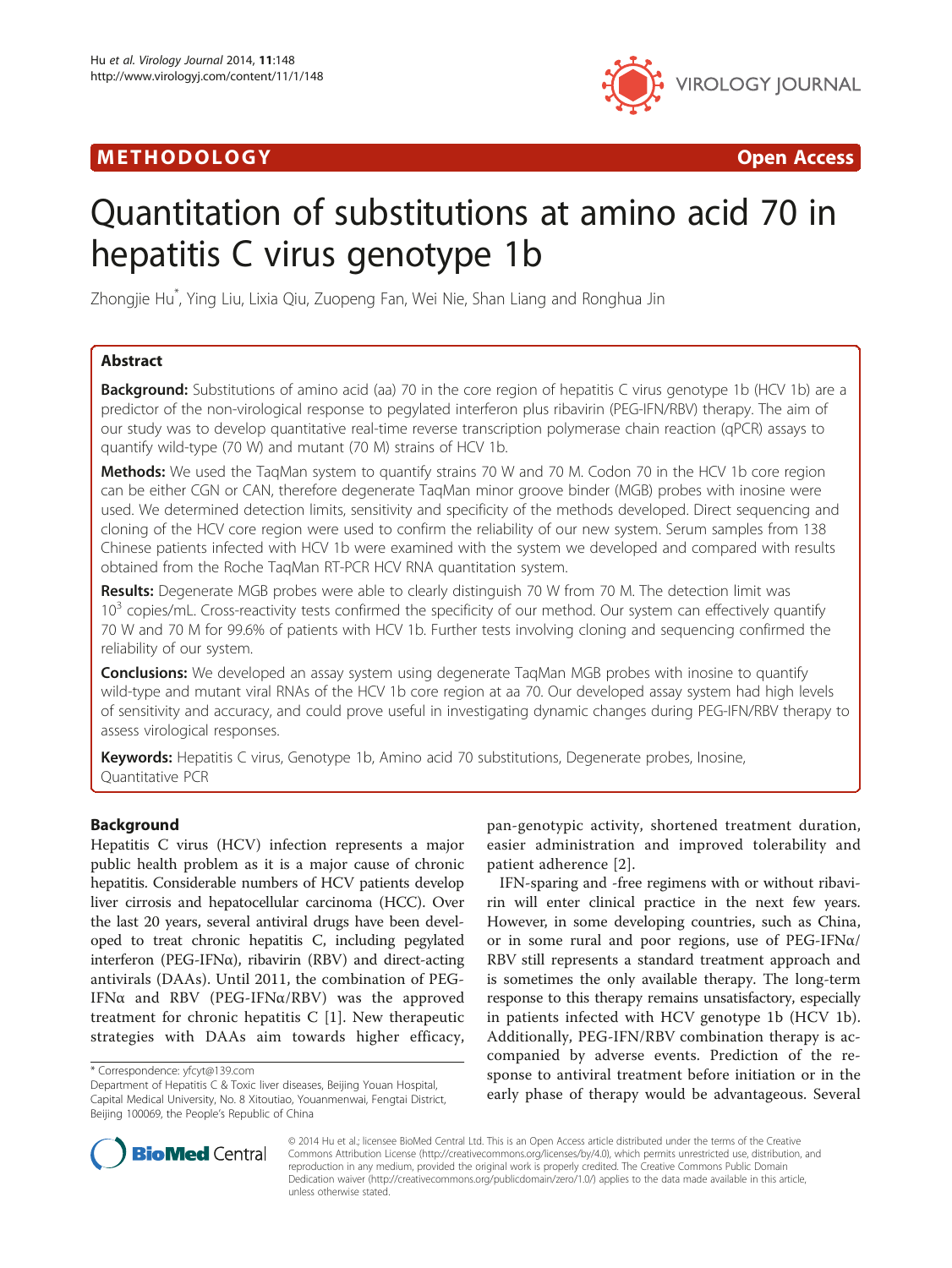factors have been associated with responses to PEG-IFN/ RBV therapy; some are associated with the host, such as interleukin 28B single nucleotide polymorphisms (IL28B SNPs), gender, race, age, and obesity [[3](#page-6-0)[-7\]](#page-7-0), while some are virus-associated, such as viral genotype, viral load, amino acid (aa) substitution in the core and non-structural (NS) 5A region [\[8-10\]](#page-7-0).

Substitution at aa 70 of the core protein is one of the most important factors, along with IL28B polymorphisms [[11](#page-7-0)-[15](#page-7-0)]. For patients with the IL28B rs8099917 genotype, 12% of those with Gln70 (His70) had a sustained viral response (SVR), while 50% of patients with Arg70 were conferred an SVR [[16\]](#page-7-0). Detection of aa 70 substitutions is important to predict an early non-virological response (NVR) and is also the basis to study the mechanisms of IFN treatment resistance. To investigate wild-type (Arg70; 70 W) and mutant (Gln/His70; 70 M) strains of HCV 1b, several methods are available including direct sequencing, mutation-specific polymerase chain reaction (PCR) assays [[17](#page-7-0)] and quantitative PCR assays [\[18\]](#page-7-0). However, the sensitivity and specificity of these tests are limited. These methods are insufficient for quantifying viral RNAs and cannot be used to investigate the dynamic response of 70 W and 70 M to antiviral therapy.

We attempted to develop an absolute quantitation system for 70 W and 70 M using degenerate TaqMan minor groove binder (MGB) probes with inosine. We also sought to determine the sensitivity, specificity, and reproducibility of our improved system and correlate our results with those from direct sequencing and cloning sequencing.

#### Results

#### Specificity of probes and optimization of qPCR assays

Probes could detect plasmid templates with one-base mismatch; however, reaction efficiency was lower than that when well-matched plasmids were used. When  $5 \times$  $10<sup>7</sup>$  copies of the wild-type plasmids (CGG of codon 70) were tested using the mutant probe (CAI), which had a base mismatch, approximately 30 cycles were required before the crossing threshold was reached (Figure 1A). This compares with 15 cycles for the matching probe (CGI). When fewer than  $5 \times 10^2$  copies of the wild-type plasmid were tested using the mutant probe, no signal was detected by 45 cycles. All serial dilutions of the templates could be detected by the matched probe by 41 cycles. When  $5 \times 10^7$  copies of the mutant plasmid (CAG of codon 70) template were used in conjunction with the wild-type probe (CGI), approximately 34 cycles were required before the crossing threshold was reached, while only 17 cycles were required for the matching probe (CAI). When fewer than  $5 \times 10^3$  copies of the mutant plasmid were tested with the wild-type probe, no signal was detected by cycle 45. All serially diluted templates could be detected by the matching probe in 42 cycles (Figure 1B). The slope of the curve for Rn vs. cycles for the mismatched reaction was lower than that of the well-matched reaction.

To eliminate the impact of non-specific amplifications, when qPCR assays were prepared, a cross-reaction control with  $5 \times 10^7$  copies of a one-base mismatch plasmid was used. When data were analyzed, a manual baseline was used to cover the curve vertex of the cross-reaction control to ensure specificity of the system.

#### Sensitivity and detection limits of the probes

The wild-type and mutant plasmids were mixed at ratios of 99:1, 90:10, 80:20, 50:50, 20:80, 10:90, and 1:99, corresponding to final concentrations of  $10^{7}-10^{1}$  copies/ $\mu$ L. Using the plasmid mixture as a template, qPCRs were performed. In all cases, wild-type probes could successfully

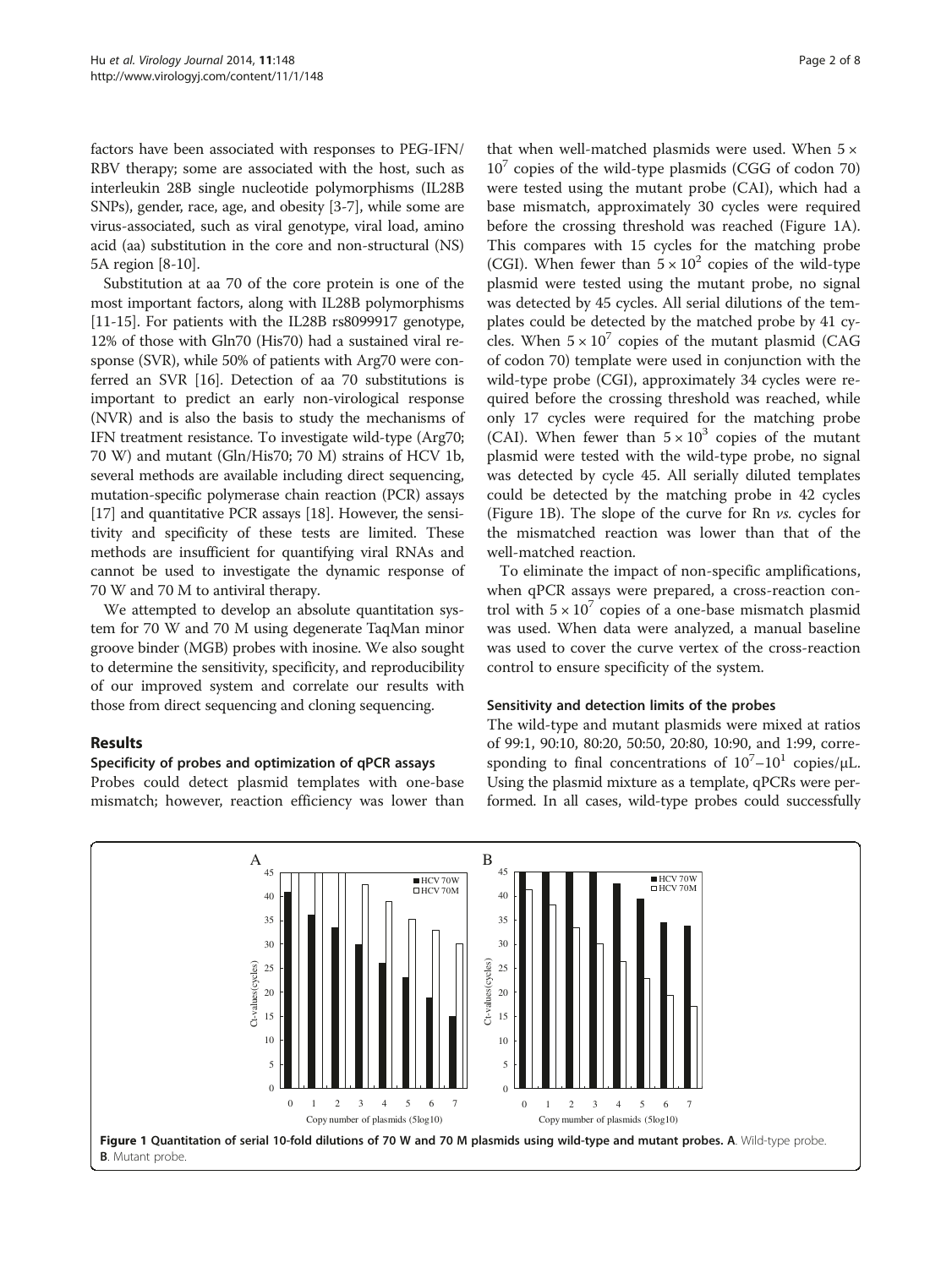detect 1% of wild-type plasmids in the 100 copies/μL mixture, or 10% for the 10 copies/μL mixture (Table 1). Similarly, 1% of the mutants among the 100 copies/μL mix, or 10% of the 10 copies/μL mixture, were successfully detected with the mutant probes. The calculated relative ratios agreed with those of the template plasmids (Figure 2).

#### Quantitation of aa 70 substitutions in clinical samples

HCV 70 W and 70 M in serum samples from 138 Chinese patients with HCV 1b were successfully quantified. Sequences from the HCV core region were confirmed by direct sequencing. Using relative ratios, we identified three categories to compare by direct sequencing: less than 1% (wild-type); 1–99% (mixed); and greater than 99% (mutants; Table 2). We found a mix of genotypes in 94% (129/138) of samples. Approximately 68% (88/129) of cases could be detected only by our novel system. The mutant strain was dominant (>50%) in 23% (32/138) of patients.

#### Accuracy of our novel system

When the system with normal TaqMan MGB probes was used, 89.1% (123/138) of the sums of wild-type and mutant viral loads were comparable with results from the Roche diagnostic system (Table [3](#page-3-0)). In 15 cases, the results were less than 20% of those from the Roche system. When our improved system with degenerate probes was used, only a single patient's result was not comparable with those from the Roche diagnostic system.

Table 1 Detection limits when using the plasmid mixture as templates

| Probes    | W:M plasmid | Plasmid concentration (copies/µL) |                 |                 |          |          |        |                 |
|-----------|-------------|-----------------------------------|-----------------|-----------------|----------|----------|--------|-----------------|
|           | ratio       | 10 <sup>1</sup>                   | 10 <sup>2</sup> | 10 <sup>3</sup> | $10^4\,$ | $10^5\,$ | $10^6$ | 10 <sup>7</sup> |
|           | 99:1        | D                                 | D               | D               | D        | D        | D      | D               |
|           | 90:10       | D                                 | D               | D               | D        | D        | D      | D               |
|           | 80:20       | $\Box$                            | D               | D               | D        | $\Box$   | D      | D               |
| Wild-type | 50:50       | D                                 | D               | D               | D        | $\Box$   | D      | D               |
| Mutant    | 20:80       | D                                 | D               | D               | D        | D        | D      | D               |
|           | 10:90       | D                                 | D               | D               | D        | D        | D      | D               |
|           | 1:99        | U                                 | D               | D               | D        | $\Box$   | D      | D               |
|           | 99:1        | U                                 | D               | D               | D        | D        | D      | D               |
|           | 90:10       | D                                 | D               | D               | D        | D        | D      | D               |
|           | 80:20       | D                                 | D               | D               | D        | $\Box$   | D      | D               |
|           | 50:50       | $\Box$                            | D               | D               | D        | $\Box$   | D      | D               |
|           | 20:80       | $\Box$                            | D               | D               | D        | D        | D      | D               |
|           | 10:90       | D                                 | D               | D               | D        | $\Box$   | D      | D               |
|           | 1:99        | D                                 | D               | D               | D        | D        | D      | D               |

W:M, ratio of wild-type to mutant plasmids.

D, detectable.

U, undetectable.



Direct sequencing of the core region showed that 83.3% (115/138) of patients' core genes completely matched primers used in our novel system. We also found that the core genes in 23 patients contained one or two mismatched sites with the primers. However, only one mismatched site (G162A) was near the 3′ end of the sense primer. For the other 22 cases, the mismatched sites were near the 5′ ends of the sense (A154G, C159T) or antisense (A297G/T, C300T, G302A) primers and exerted very little influence on the PCR results. For 89.9% (124/138) of cases, the major codon 70 types were CGG or CAG; for the other 14 cases, they were CGA, CGT, CAA, CAT, or CAC.

#### Accuracy of ratios for wild-type to mutant viral loads

The 14 cases with codon 70 types other than CGG or CAG were selected for TA cloning and sequencing. Our results showed that the ratios of wild-type to mutants as determined by our novel system were comparable with those from the cloning and sequencing experiments. For patients with codon 70 types other than CGG and CAG,

| Table 2 Prevalence of aa 70 substitutions in 138 Chinese |  |
|----------------------------------------------------------|--|
| patients with HCV 1b who had not been treated            |  |

| Core 70 mutant (%) |                | <b>Direct sequencing</b> |               |
|--------------------|----------------|--------------------------|---------------|
|                    | Wild-type      | <b>Mixed</b>             | <b>Mutant</b> |
| <1                 | 5              | 0                        | 0             |
| $1 - 10$           | 43             | 0                        | 0             |
| $10 - 15$          | 13             |                          | 0             |
| $15 - 20$          | $\overline{2}$ | 6                        | 0             |
| $20 - 30$          | 1              | 12                       | $\Omega$      |
| 30-40              |                | 14                       | 0             |
| 40-50              | 0              | 8                        | 0             |
| 50-80              | 0              | 0                        | 0             |
| 80-90              | 0              | 0                        |               |
| 90-99              | 0              | 0                        | 27            |
| >99                | 0              | Ω                        | 4             |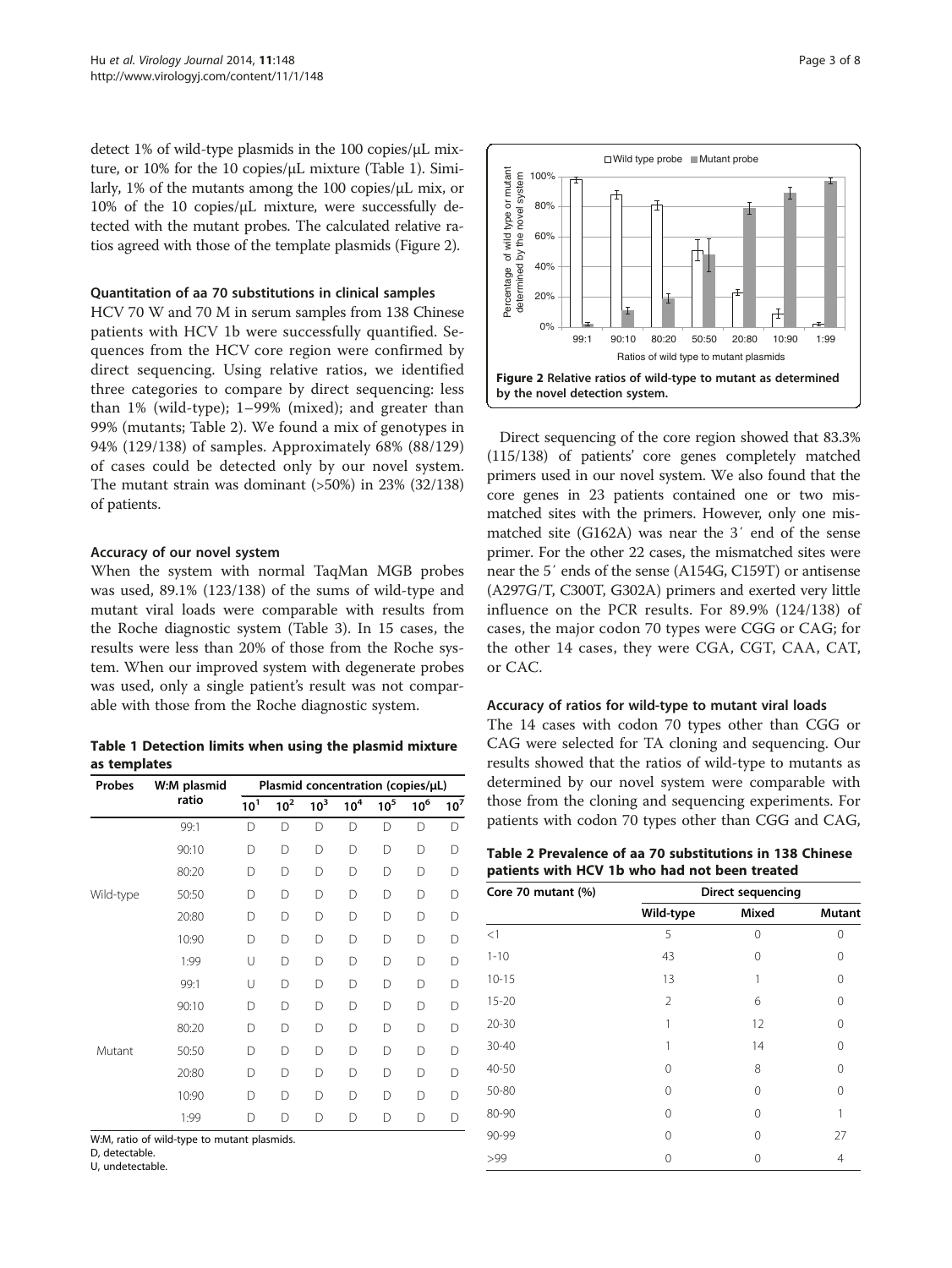<span id="page-3-0"></span>Table 3 Ratio of HCV RNA loads as determined by novel systems with degenerate probes or normal MGB probes compared with those determined by Roche Diagnostic Systems

| <b>Ratio of HCV</b><br><b>RNA loads</b> | <b>Tested with normal</b><br>probes $(\%)$ | <b>Tested with degenerate</b><br>probes (%) |
|-----------------------------------------|--------------------------------------------|---------------------------------------------|
| $\langle$                               | 94 (68.1)                                  | 121 (87.7)                                  |
| $2 - 5$                                 | 29(21.0)                                   | 16(11.6)                                    |
| >5                                      | 15 (10.9)                                  | 1(0.7)                                      |

systems with degenerate probes containing inosine can fix the errors caused by normal probes (Table 4).

#### **Discussion**

The study presented here is based on reports that substitution of arginine by glutamine at aa 70 in the HCV 1b core region is an independent and significant marker associated with an NVR to PEG-IFN/RBV therapy. A significant association between HCV core91 substitutions and treatment outcome has been reported in several studies [[8,19](#page-7-0)]. However, other studies have described that only a variation at residue 70 is associated with treatment response. The aa 70 substitution has been identified as the most important factor for PEG-IFN/RBV treatments with the exception of IL28B polymorphisms [[3](#page-6-0)[,12,13,16](#page-7-0)].

Direct sequencing is the most accurate method for determining aa 70 substitutions, but sensitivity is limited for samples with mixed genotypes. A minor genotype present at levels of about 15–20% might not be detected by direct sequencing. Direct sequencing is not able to

quantify virus RNAs and cannot be used to investigate the dynamic response to antiviral therapy of wild-type and mutant strains. Because the sequencing method is costly, Okamoto et al. [[17](#page-7-0)] developed a new method, the amplification refractory mutation system (ARMS) reverse transcription PCR (RT-PCR), and this became widely adopted. In the HCV 1b core region, several codons encode arginine (CGG/C/U/A) in wild-type proteins; however, the second base is always a "G". Similarly, the second base of the codon encoding glutamine or histidine (CAG/C/U/A) in mutant proteins is always an "A". Thus, detection of wild-types or mutants based on a single-base difference can be achieved by designing the common second base (A or G) at the 3′ end of primers. Compared with direct sequencing, the mutation-specific PCR is simpler, quicker, and more convenient with a satisfactory detection rate, frequency of competitive-type cases, and re-examination rate. However, the authors also pointed out that the system excludes the presence of a minor type. Detailed examination, such as sequence analysis using cloning, might be necessary when a competitive type is indicated by the detection system. Moreover, the system is unable to quantify virus RNAs. To quantify the aa 70 mutations, Nakamoto et al. [\[18](#page-7-0)] developed a real-time ARMS RT-PCR assay. Mutation-specific primers are able to distinguish the difference between wild-type and mutant plasmids at the same quantitative levels. The real-time ARMS RT-PCR is more convenient because it uses a fluorescent signal instead of restriction enzyme digestion, gel electrophoresis, or sequence analysis

Table 4 Correlation of results from the novel system with degenerate probes, normal probes, the Roche diagnostic system, and from sequencing

| No.<br>Roche system |                       | Normal probes      |               | Degenerate probes  |               | <b>Cloning sequencing</b>           | Matched with  | Matched with      |  |
|---------------------|-----------------------|--------------------|---------------|--------------------|---------------|-------------------------------------|---------------|-------------------|--|
|                     | RNA Load <sup>5</sup> | Ratio <sup>*</sup> | Wild-type (%) | Ratio <sup>*</sup> | Wild-type (%) | Codon 70                            | normal probes | degenerate probes |  |
|                     | 7.2                   | 0.19               | 82.1          | 1.33               | 98.5          | 4CGG/1CAG/14CGA/1 N.D. <sup>#</sup> | 4CGG/1CAG     | 18CGN/1CAN        |  |
| $\overline{2}$      | 6.3                   | 0.01               | 0.0           | 1.27               | 2.6           | 13CAA/7CAT                          | None          | 20CAN             |  |
| 3                   | 7.0                   | 0.08               | 4.2           | 1.38               | 92.0          | 2CAG/18CGA                          | 2CAG          | 2CAN/18CGN        |  |
| 4                   | 6.6                   | 0.07               | 100.0         | 0.71               | 97.5          | 15CGA/5 N.D.                        | None          | 15CGN             |  |
| 5                   | 6.6                   | 0.08               | 100.0         | 0.87               | 100.0         | 1CGG/19CGT                          | 1CGG          | 20CGN             |  |
| 6                   | 5.6                   | 0.17               | 4.8           | 1.39               | 2.7           | 3CAG/17CAA                          | 3CAG          | 20CAN             |  |
|                     | 6.5                   | 0.02               | 63.2          | 0.70               | 92.7          | 2CAA/16CGA/2 N.D.                   | None          | 2CAN/16CGN        |  |
| 8                   | 7.9                   | 0.04               | 0.0           | 0.80               | 0.0           | 18CAA/2 N.D.                        | None          | 18CAN             |  |
| 9                   | 7.1                   | 0.03               | 2.0           | 1.48               | 1.5           | 19CAC/1 N.D.                        | None          | 19CAN             |  |
| 10                  | 6.4                   | 0.13               | 20.6          | 1.47               | 4.2           | 1CGG/3CAG/16CAA                     | 1CGG/3CAG     | 1CGN/19CAN        |  |
| 11                  | 5.6                   | 0.12               | 95.6          | 1.18               | 96.4          | 3CGG/17CGA                          | 3CGG          | 20CGN             |  |
| 12                  | 7.4                   | 0.08               | 96.0          | 1.32               | 8.0           | 1CGG/15CAT/4 N.D.                   | 1CGG          | 1CGN/15CAN        |  |
| 13                  | 6.7                   | 0.08               | 91.3          | 0.96               | 9.8           | 2CGG/16CAA/2 N.D.                   | 2CGG          | 2CGN/16CAN        |  |
| 14                  | 6.3                   | 0.18               | 95.5          | 1.90               | 97.5          | 4CGG/16CGA                          | 4CGG          | 20CGN             |  |

<sup>\$</sup>RNA loads (Log<sub>10</sub> copies/mL) as determined by the Roche Diagnostic System.<br><sup>\*</sup>Patio of PNA loads (copies/mL) as determined by our novel system to these o

*Ratio of RNA loads (copies/mL) as determined by our novel system to those determined by the Roche Diagnostic System.* # No data available.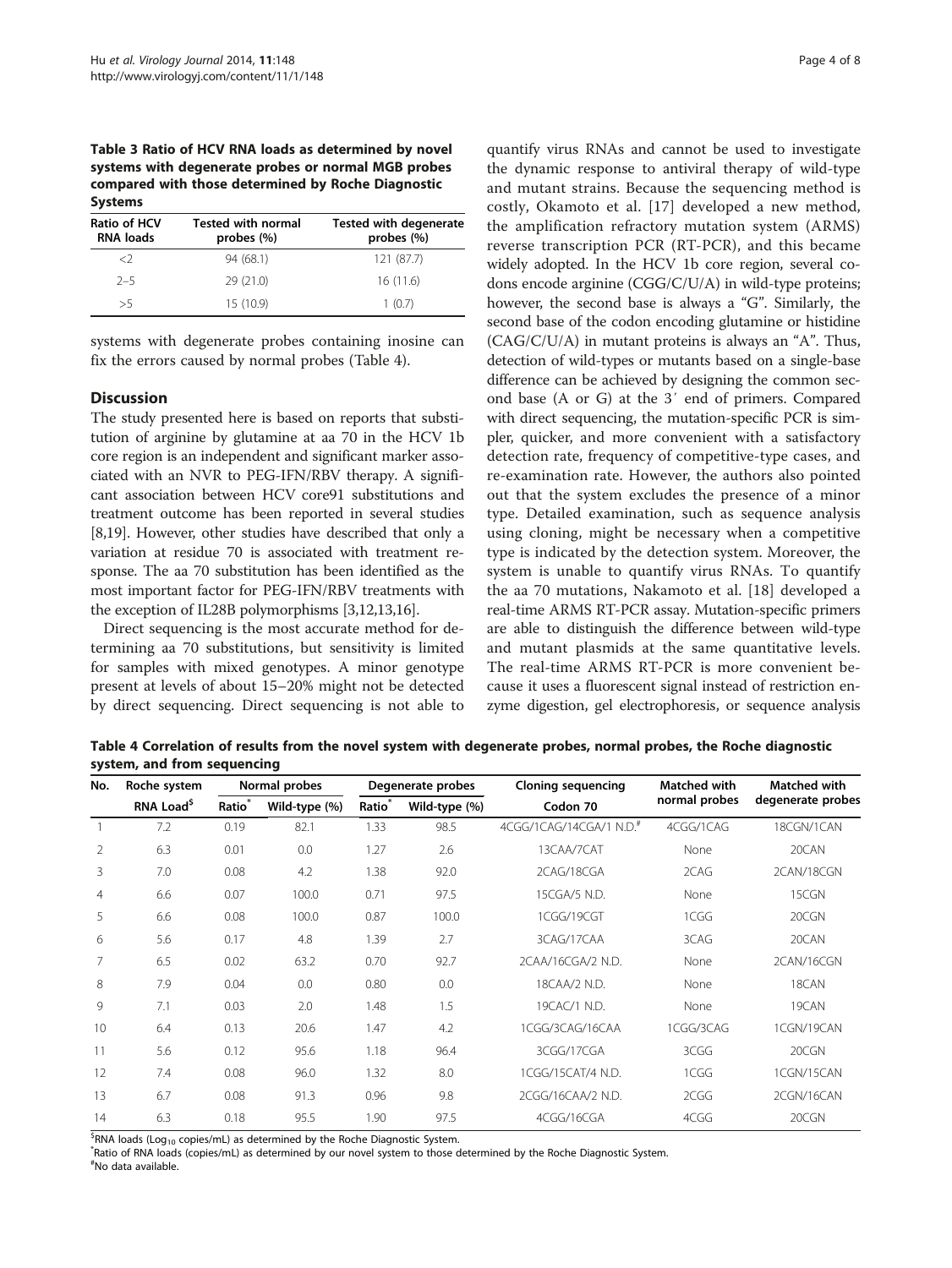of PCR products. Importantly, the system can quantify the proportion of core substitutions. The specificity of the system is dependent upon the mutation-specific primers; a minor genotype might be masked when the ratio is less than 1:100. Furthermore, with the SYBR Green method, primer dimers and non-specific amplification artifacts can decrease specificity.

To overcome these disadvantages, we developed a TaqMan two-step RT-PCR system with high sensitivity and specificity using MGB probes to quantify the main genotypes of aa 70. Our system cannot be used for aa 70 genotypes other than CGG/CAG, which account for about 13% of patients with HCV 1b.

Considering the variability of HCV RNA, primers and probes should be designed to match HCV quasispecies as much as possible. We first determined a consensus sequence of the HCV 1b core gene based on 489 sequences [[20\]](#page-7-0). Primers were then designed based on conserved regions. Our results showed that for 115 of 138 patients, the primers matched well with the HCV core gene. Of the 23 patients with mismatched bases at the primer sites, 22 were near the 5′ end of the primers and had little influence on the PCR results. A single mismatched site (G162A) was near the 3′ end of the sense primer and resulted in reduced PCR efficiency. Because primer mismatches are critical to the success of qPCR assays, primer sequences must be modified if mismatches are frequent. The frequencies of possible primer mismatches, including G162A, were very low, especially for sites near the 3′ end, and possibly lowered PCR efficiency (Table 5). Therefore, the primers designed for the system will work well for the vast majority of patients.

For the probes, because the target site was codon 70, the only way to improve specificity is to shorten the length of the probe. The MGB probe was the best option because when it is hybridized to a complementary target, the MGB molecule folds into duplex and hyper-stabilizes, allowing the use of shorter, more specific probe sequences [[21](#page-7-0)]. Although MGB probes can detect single-base mutations, the system we developed can still detect part of plasmid templates with one-base mismatch. The reason for this might be because there were too many G and C bases around codon 70, therefore the G/C to A/T ratio in probes was too high (>80%). Reaction efficiency and crossing threshold were lower than those in corresponding plasmids. The slope of the curve for Rn vs. cycles for the mismatched reactions was much lower than those for the well-matched reactions. When the crossreaction control with  $5 \times 10^7$  copies of one-base mismatch plasmid was used, a manual baseline could be moved to cover the curve vertex of the cross-reaction control. The curves for the standards were at the exponential growth stage, with parallelism between curves still very good.

|     |           | Sense primer                          | Anti-sense primer |    |                                       |  |
|-----|-----------|---------------------------------------|-------------------|----|---------------------------------------|--|
| nt  | 5'        | <b>Frequencies of</b><br>mismatch (%) | nt                | 5' | <b>Frequencies of</b><br>mismatch (%) |  |
| 148 | A         | 0.00                                  | 302               | C  | 1.64                                  |  |
| 149 | G         | 0.20                                  | 301               | G  | 0.20                                  |  |
| 150 | G         | 0.41                                  | 300               | G  | 3.07                                  |  |
| 151 | A         | 0.00                                  | 299               | G  | 0.00                                  |  |
| 152 | Α         | 0.00                                  | 298               | G  | 0.00                                  |  |
| 153 | G         | 0.20                                  | 297               | T  | 7.98                                  |  |
| 154 | A         | 0.61                                  | 296               | G  | 0.00                                  |  |
| 155 | C         | 0.00                                  | 295               | A  | 0.20                                  |  |
| 156 | T         | 0.00                                  | 294               | C  | 0.20                                  |  |
| 157 | T         | 0.20                                  | 293               | A  | 0.20                                  |  |
| 158 | C         | 0.41                                  | 292               | G  | 0.61                                  |  |
| 159 | $\subset$ | 2.04                                  | 291               | G  | 0.20                                  |  |
| 160 | G         | 0.00                                  | 290               | Α  | 0.00                                  |  |
| 161 | Α         | 0.41                                  | 289               | G  | 0.20                                  |  |
| 162 | G         | 0.41                                  | 288               | C  | 0.00                                  |  |
| 163 | C         | 0.00                                  | 287               | C  | 0.00                                  |  |
| 164 | G         | 0.00                                  | 286               | A  | 0.00                                  |  |
| 165 | G         | 0.20                                  |                   |    |                                       |  |
| 166 | T         | 0.61                                  |                   |    |                                       |  |
| 167 | C         | 0.41                                  |                   |    |                                       |  |
|     |           |                                       |                   |    |                                       |  |

When compared with the Roche diagnostic system, which is widely used in clinics, our novel system exhibited good comparative performance. When the system with normal TaqMan MGB probes was used, the results for 15 patients were less than 5-fold from those of the Roche diagnostic system. For one case, it was because there was a mismatched site near the 3′ end of the sense primer. For the other 14 cases, different codon 70 types (CGA, CGT, CAA, CAT, and CAC) were identified by direct sequencing. The normal probes designed for "CGG or CAG" were not strong matches for the sequences. When our improved system with degenerate probes was used, all results were comparable with those from the Roche diagnostic system. The degenerate probes were designed with inosine as the third base of codon 70. Inosine can indiscriminately pair with adenine, thymine, guanine or cytosine. This allows for a probe design that spans SNPs without the polymorphism disrupting the annealing efficiency of probes. To determine the proportion of patients who were suitable for probes, the types of codon 70 for the 489 independent HCV 1b gene sequences were analyzed. Of the codon 70 types, 87.1% are CGG and CAG, and can be effectively tested by the system with normal TaqMan MGB probes. CGN and CAN account for 99.6% of codon 70 types and

Table 5 Frequencies of possible primer mismatches based on 489 sequences of the HCV 1b core gene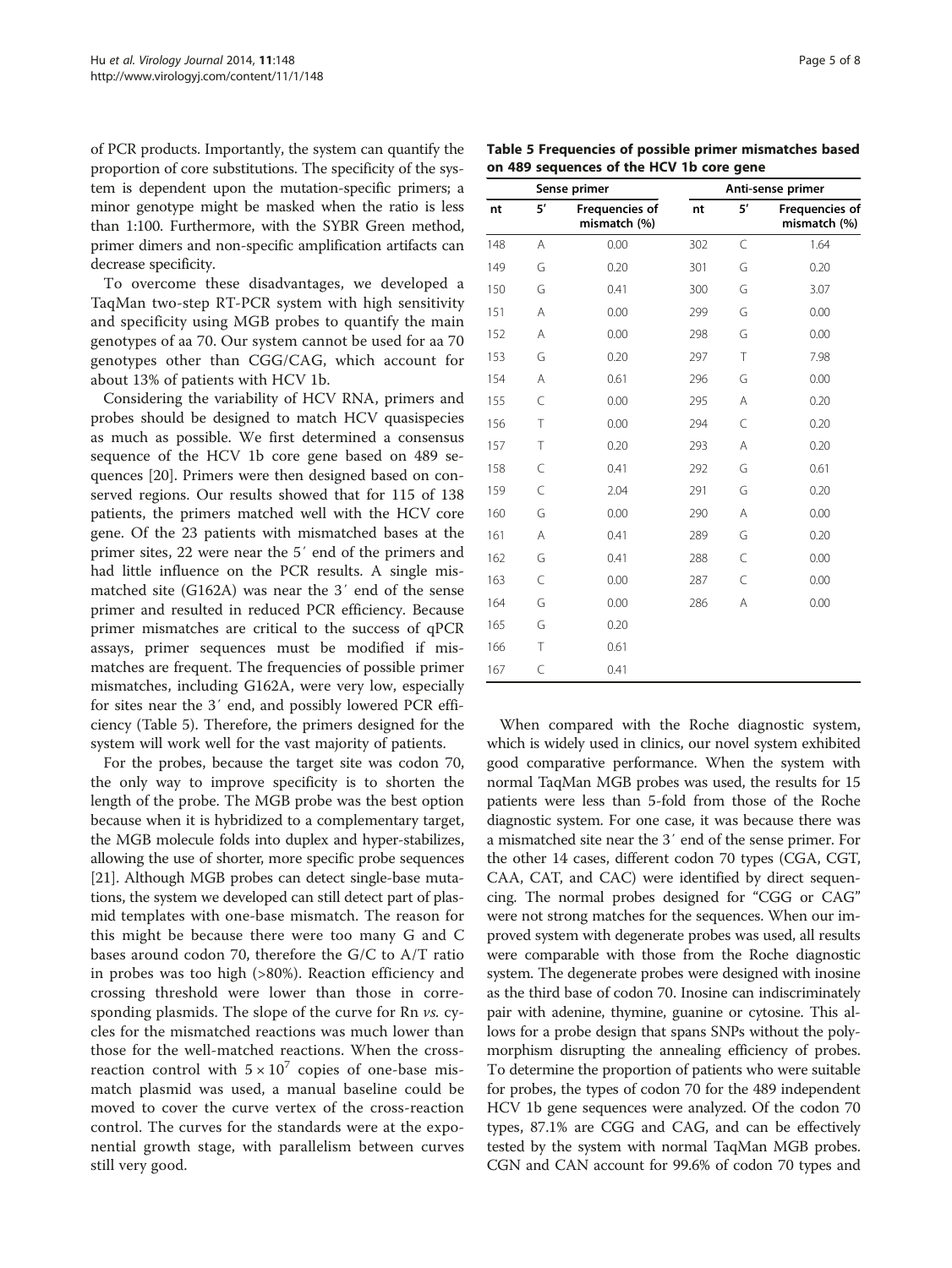can be detected with our improved system using degenerate probes (Table 6).

The detection limit of our assay  $(1.0 \times 10^3 \text{ copies/mL})$ was not satisfactory. To detect 1% of mutation, samples with viral loads greater than  $1.0 \times 10^5$  copies/mL would be required. However, it is very difficult to further improve sensitivity in the laboratory. Therefore, the novel detection system is mainly for patients with viral loads greater than  $1.0 \times 10^5$  IU/mL at baseline. In many published studies, the inclusion criteria involve viral loads greater than 100 kIU/mL [[8,13](#page-7-0),[19](#page-7-0)]. Among the 138 patients tested in the study, only the viral loads of five patients were lower than  $1.0 \times 10^5$  copies/mL. Our novel assay is useful for the majority of patients. We are now focusing on a larger study, and our novel quantitative detection system is expected to be useful for investigating the dynamic response of wild-types and mutants to  $PEG-IFN<sub>\alpha</sub>/RBV$  therapy, and the effects of R70Q/H substitutions on resistance to PEG-IFNα/RBV therapy.

## Conclusions

We developed a detection system for quantitatively determining aa 70 substitutions in the HCV 1b core region. Our novel developed system had good sensitivity and accuracy, and was helpful in quantifying wild-type and mutant viral RNAs. It also provides a way to investigate the dynamic responses of wild-type and mutant viral RNAs to PEG-IFN/RBV therapy.

### Methods

## Ethics statement

Our study protocol conformed to the ethical guidelines of the Declaration of Helsinki and was approved by The Ethical Committee of Beijing Youan Hospital, Capital Medical University. Written informed consent was obtained from each patient participating in this study.

| Table 6 Proportions of codon 70 types among 489 |
|-------------------------------------------------|
| independent HCV 1b gene sequences               |

| Codon 70 types in the HCV 1b core region | Frequency      | %    |
|------------------------------------------|----------------|------|
| CGG                                      | 246            | 50.3 |
| CAG                                      | 180            | 36.8 |
| <b>CGA</b>                               | 26             | 5.3  |
| CAA                                      | 18             | 3.7  |
| CAT                                      | 12             | 2.5  |
| <b>CGT</b>                               | 3              | 0.6  |
| CAC                                      | $\mathfrak{D}$ | 0.4  |
| CCG                                      | 1              | 0.2  |
| CTT                                      | 1              | 0.2  |
| Total                                    | 489            | 100  |

#### Serum samples

Between January 2012 and April 2014, serum samples were obtained from 138 Chinese patients with chronic HCV 1b infection that had not been treated. Patients were from the Department of Hepatology, Beijing Youan Hospital, Capital Medical University and were used to develop and evaluate our novel detection system. Total viral loads were determined by TaqMan qPCR (Amplicor, Roche Diagnostic Systems, Shanghai, China). Samples were kept at −80°C until required.

#### HCV RNA extraction and reverse transcription

We extracted HCV RNA from serum samples (140 μL) using a QIAamp Viral RNA Mini Kit according to the manufacturer's protocol (Qiagen, Shanghai, China). We prepared cDNA by reverse transcription with random hexamers and TaqMan Reverse Transcription Reagents (Applied Biosystems). Reverse transcription reaction conditions involved incubation at 25°C for 10 min, then 42°C for 40 min, and finally 95°C for 5 min.

#### Plasmid DNA controls

The HCV core gene was amplified from the serum of a patient with HCV 1b using PCR and specific primers (5′-AAT GCC TGG AGA TTT GGG-3′ and 5′-TTG GAG CAG TCG TTC GTG-3′). Thermal cycling conditions involved denaturation at 95°C for 10 min, followed by 40 cycles of amplification (30 s at 95°C, 30 s at 55°C, and 1 min at 72°C) and a 7-min extension step at 72°C after the  $40<sup>th</sup>$  cycle. Amplicons were purified using a QIAquick PCR Purification Kit (Qiagen) after agarose gel electrophoresis, and then cloned into pCR-TOPO2.1 (Invitrogen) according to the manufacturer's protocol. Positive clones were picked and codon 70 types were identified by sequencing (Beijing AuGCT DNA-SYN Biotechnology Co., Ltd). The codon 70 wild-type was CGG. We then made a plasmid carrying a mutant codon 70 (CAG). Site-directed mutagenesis was performed using a QuikChange II Site-Directed Mutagenesis Kit (Agilent Technologies, Santa Clara, CA, USA) according to the manufacturer's protocol and specific complementary primers (5′-CAA GGC TCG CCG GCC CGA GGG CAG GGC CTG-3′ and 5′-CAG GCC CTG CCC TCG GGC CGG CGA GCC TTG-3′). The introduction of the mutation was confirmed by sequencing. Plasmids containing wild-type or mutant codon 70 were serially diluted 10-fold to provide a dilution range of  $10^7 - 10^{\circ}$  copies/ $\mu$ L.

#### HCV 1b core region consensus sequence and codon 70 types

We downloaded 1336 HCV 1b gene sequences, including the full-length core region, from the European HCV database (euHCVdb), HCV Databases from Los Alamos National Laboratory, HCV Database (HCVdb) from the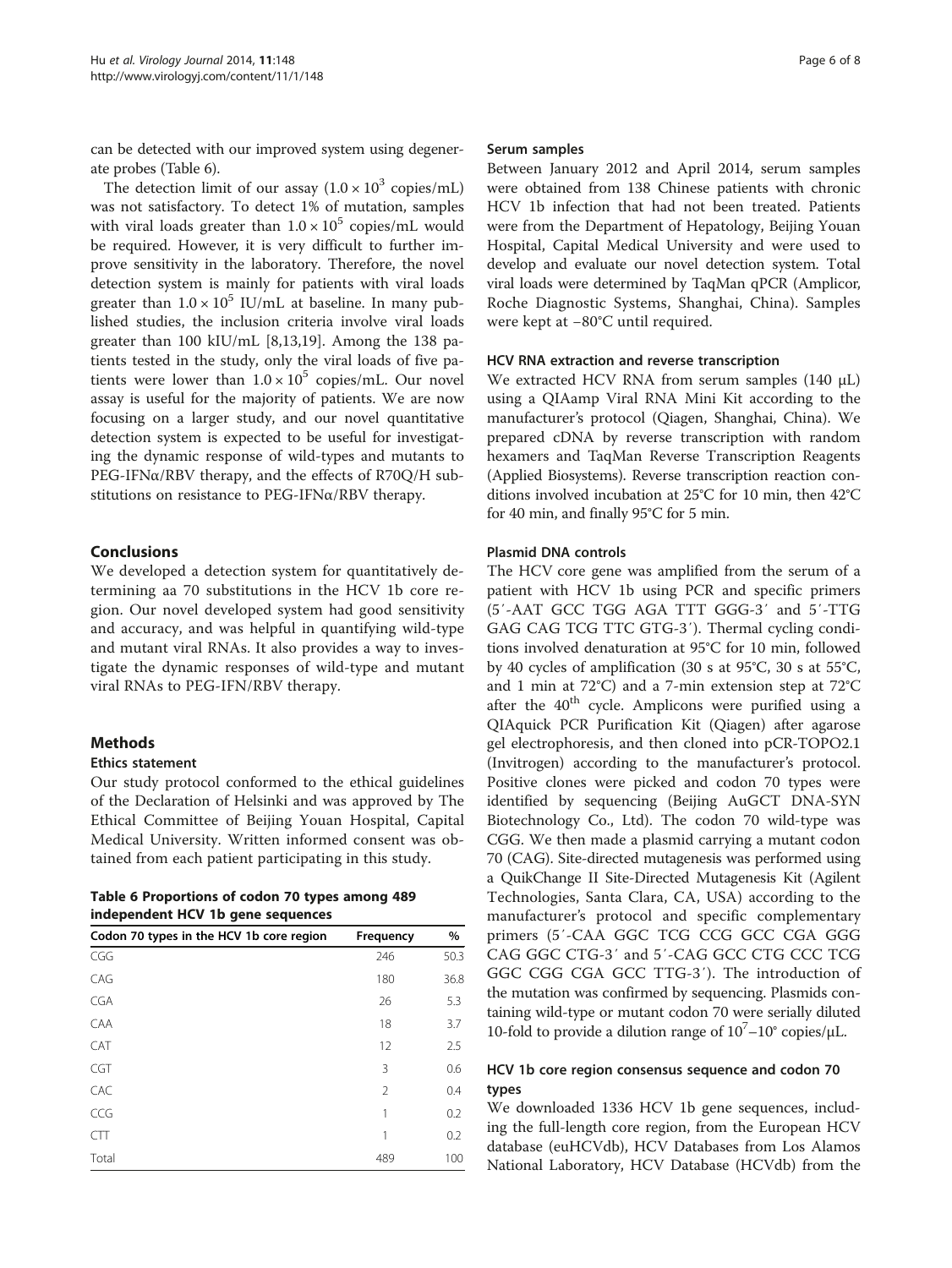| <b>Type</b>       | Primer name | Binding position (nt) | Sequence (5'-3')               |
|-------------------|-------------|-----------------------|--------------------------------|
| Primers           | sense       | 148-167               | AGG AAG ACT TCC GAG CGG TC     |
|                   | antisense   | $302 - 286$           | CGG GGT GAC AGG AGC CA         |
| Degenerate probes | 70 W(CGN)   | $203 - 217$           | FAM-CTC GCC GIC CCG AGG-MGB    |
|                   | 70 M(CAN)   | $203 - 219$           | VIC-CTC GCC AIC CCG AGG GC-MGB |
| Normal probes     | 70 W(CGG)   | $204 - 217$           | FAM-TCG CCG GCC CGA GG-MGB     |
|                   | 70 M(CAG)   | $203 - 218$           | VIC-CTC GCC AGC CCG AGG G-MGB  |

<span id="page-6-0"></span>Table 7 Primers and TaqMan MGB probes used for detection of aa 70 substitutions

CR, core region; nt, nucleotides; I, inosine.

Viral Bioinformatics Resource Center (VBRC), and National Center for Biotechnology Information (NCBI) [[20\]](#page-7-0). Of these, 847 sequences were excluded (814 were from repeated cases at different time points, 19 from cultured cells, eight from plasmids, and six from animal experiments). The remaining 489 sequences were used to determine the consensus sequence of the HCV 1b core region and codon 70 types with the GENETYX software application (Genetyx Corp., Tokyo, Japan).

#### Primer and TaqMan probe design for qPCR assays

Primers were synthesized by Sangon Biotech (Shanghai) Co. Ltd. Compared with the TaqMan MGB probes for the main types of codon 70 (CGG and CAG), inosine was used to design two degenerate TaqMan MGB probes for 70 W (CGN) and 70 M (CAN) (Table 7). Probes were purchased from Invitrogen (Shanghai). We performed qPCR assays in a final volume of 50 μL; each reaction contained 5 μL of cDNA, 0.3 μM each primer, 0.1 μM probe and 25 μL of  $2 \times$  LightCycler<sup>®</sup> 480 Probes Master Mix (Roche Applied Science, Shanghai, China). Two separate reactions were prepared to detect the wild-types and mutants, but were simultaneously carried out on the same thermal cycling system. Thermal cycling conditions involved an initial denaturation step at 95°C for 10 min, followed by 45 cycles of amplification (15 s at 95°C and 1 min at 60°C). All assays were performed in triplicate on a LightCycler® 480 real-time PCR System (Roche Applied Science) and results were analyzed using LightCycler® 480 Software (Roche Applied Science).

## Nucleotide sequencing of the HCV core gene

We used direct sequencing to determine the HCV core gene sequence from the sera of 138 patients. Nucleic acids were amplified by PCR using specific primers (5′-AAT GCC TGG AGA TTT GGG-3′ and 5′-TTG GAG CAG TCG TTC GTG-3′). All samples were initially denatured at 95°C for 10 min and then subjected to 40 cycles of amplification (30 s at 95°C, 30 s at 55°C, and 1 min at 72°C), with an additional 7 min final extension step at 72°C. Amplicons were purified with a QIAquick PCR Purification Kit (Qiagen) after agarose

gel electrophoresis and then used for direct sequencing (Beijing AuGCT DNA-SYN Biotechnology Co. Ltd).

The ratio of 70 W to 70 M was determined by cloning and sequencing for some of the patients and results compared with those for the improved system to evaluate accuracy. Cloning was carried out using TOPO TA Cloning Kits (Invitrogen) according to the manufacturer's protocol. We conducted PCRs using 5′-TCG TGG AAG GCG ACA ACC-3′ and 5′-GCC GAC GAG CGG AAT GT-3′ as sense and antisense primers, respectively. We then randomly picked 20 colonies for each sample and had them sequenced (Beijing AuGCT DNA-SYN Biotechnology Co. Ltd).

#### Competing interests

The authors declare that they have no competing interests.

#### Authors' contributions

Conceived and designed the experiments: HZJ JRH. Performed the experiments: LY QLX FZP NW LS. Analyzed the data: HZJ JRH. Contributed reagents/materials/analysis tools: LY QLX. Wrote the paper: HZJ JRH. All authors read and approved the final manuscript.

#### Acknowledgements

The study was supported by Beijing outstanding talents training funds, China (No. 2010D003034000009); foundation-clinical research cooperation projects from Capital Medical University, China (No. 1000172053-11JL61); Youan liver diseases & AIDS funds, China (No. BJYAH-2011-073); and special project of capital clinical characteristic application research, China (No. Z121107001012086).

The funders had no role in study design, data collection and analysis, decision to publish, or preparation of the manuscript.

#### Received: 15 May 2014 Accepted: 12 August 2014 Published: 15 August 2014

#### References

- 1. Ohfuji S, Fukushima W, Tanaka T, Habu D, Tamori A, Sakaguchi H, Takeda T, Kawada N, Seki S, Nishiguchi S, Shiomi S, Hirota Y: Coffee consumption and reduced risk of hepatocellular carcinoma among patients with chronic type C liver disease: a case–control study. Hepatol Res 2006, 36:201–208.
- 2. Manns MP, von Hahn T: Novel therapies for hepatitis C one pill fits all? Nat Rev Drug Discov 2013, 12:595–610.
- Ge D, Fellay J, Thompson AJ, Simon JS, Shianna KV, Urban TJ, Heinzen EL, Qiu P, Bertelsen AH, Muir AJ, Sulkowski M, McHutchison JG, Goldstein DB: Genetic variation in IL28B predicts hepatitis C treatment-induced viral clearance. Nature 2009, 461:399–401.
- 4. Tanaka Y, Nishida N, Sugiyama M, Kurosaki M, Matsuura K, Sakamoto N, Nakagawa M, Korenaga M, Hino K, Hige S, Ito Y, Mita E, Tanaka E, Mochida S, Murawaki Y, Honda M, Sakai A, Hiasa Y, Nishiguchi S, Koike A, Sakaida I, Imamura M, Ito K, Yano K, Masaki N, Sugauchi F, Izumi N, Tokunaga K, Mizokami M: Genome-wide association of IL28B with response to